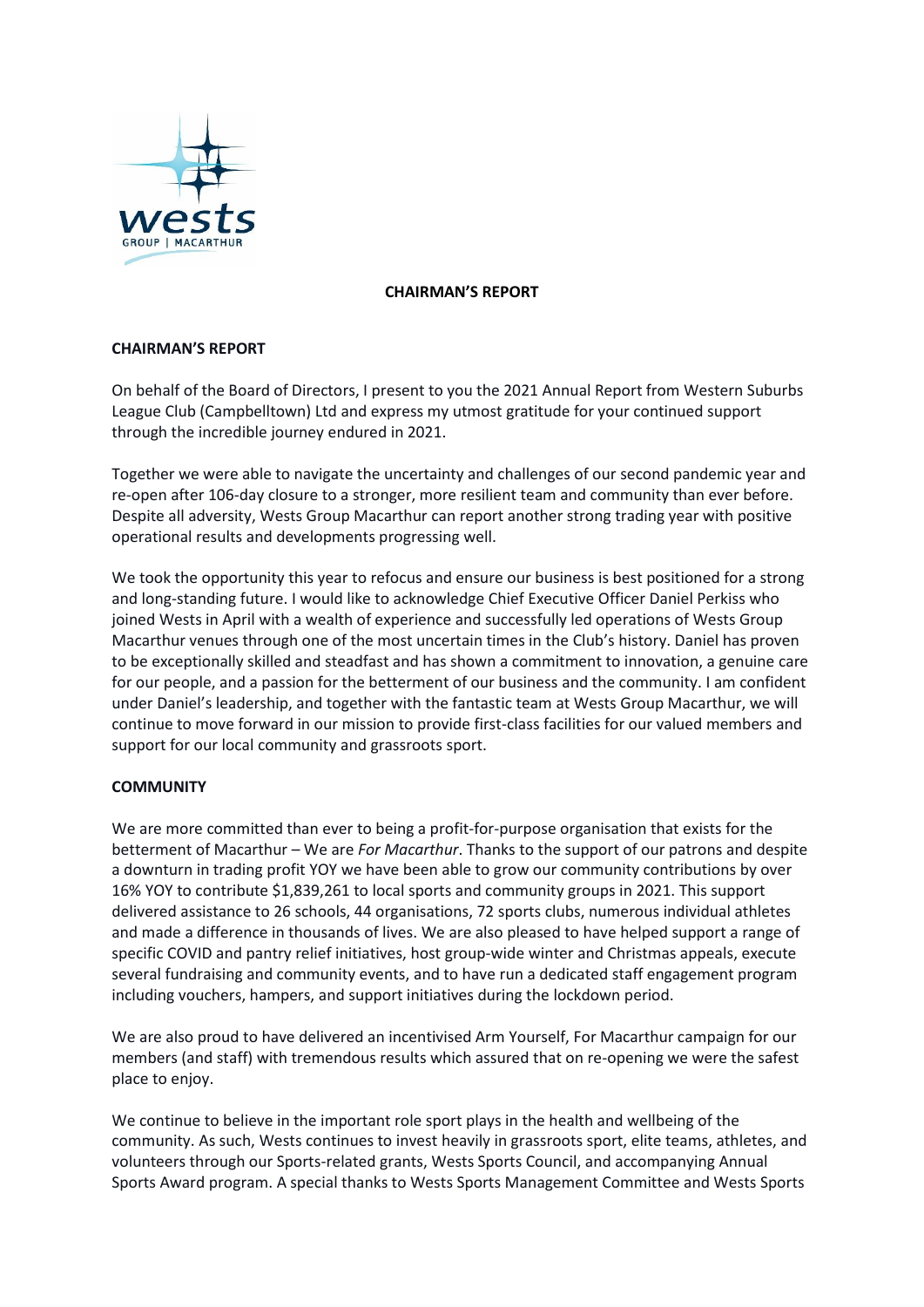Council members Tony Norton, Les Welbourn and John Lynch for their unwavering commitment and contribution to sport and the delivery of these initiatives.

In 2022, we are pleased to announce the execution of a major partnership agreement with the New South Wales Rugby League to deliver one powerhouse competition including Wests Tigers Junior Rugby League and Group 6 Rugby League in the region. This will support over 447 teams and propel 7,115 local players for the year ahead. The deal will kick off with the 2022 season launch and reignites Wests Group's long-running and historical association to rugby league in Macarthur and cements our commitment to past, present, and future players of the game.

## **DEVELOPMENT**

As the Macarthur region continues to grow so to do our facilities and in keeping with the Board's Strategic Plan, we are committed to expanding and delivering services and new experiences for members and their guests.

Our reconfiguration and course upgrade works at Lakeside Golf Club Camden are nearing completion and will deliver an even higher standard of experience with the venue and enhanced golf experience complimented by the recently renovated Clubhouse.

Special thanks go to Director Warren Thomson for his unwavering commitment in assisting the Club to deliver the best possible outcome for golfing members throughout the changes to the course. In addition, I would like to acknowledge and thank our Course Superintendent, Dean Hopper, and his team for their dedication in delivering a first-class course week in/out regardless of all the challenges placed in front of them. Our appreciation also goes to Club Captain Dean Pitman, Vice-Captain Peter Coles, and Golf Committee members Roy Warby, Jason Webb, Lyn Hall, and Karen Hansen; your ongoing contribution to the detail required to properly administer golf operations does not go unnoticed and is very much appreciated by the Board, Management, and our golfing members.

Following a disruptive year to construction works, we are progressing well with other development works that will further enhance our member experience with us, including;

- The final touches to our bistro eatery, The Kitchen at Wests League Club
- An extension of our premium car park facilities at Wests League Club
- · A modern refurbishment of our main function room/s at Wests League Club
- · The completion of driveway and façade works at Country Club Gledswood Hills
- · The commencement of construction works at a new venue, The Greens, off Camden Valley Way

We are incredibly excited about the transformation underway at Wests Tennis Club clubhouse facilities at Leumeah. This major project is set to deliver the best new venue in Campbelltown. We are also pleased to welcome Neil Pash, Group Building & Development Manager to our leadership team to assist in the management and planning of development works across Wests venues.

#### **OUR TEAM**

I would like to take the opportunity to publicly thank my fellow Directors for their dedication, support, and assistance throughout the past year. Their commitment and contribution to Board Meetings, Finance, Risk, Audit & Compliance committee meetings, Property & Development, Sports